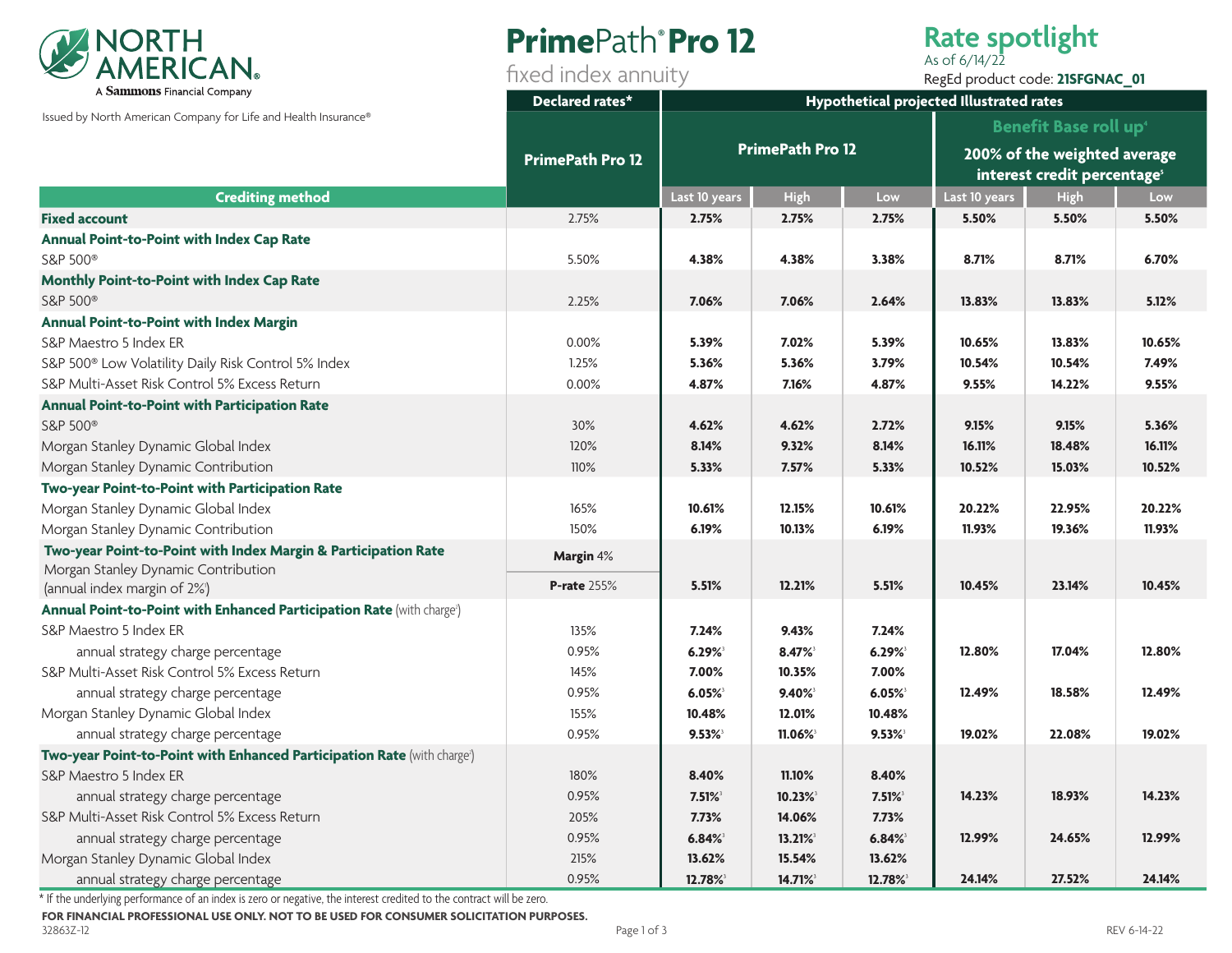Sammons Financial® is the marketing name for Sammons® Financial Group, Inc.'s member companies, including North American Company for Life and Health Insurance®. Annuities and life insurance are issued by, and product guarantees are solely the responsibility of, North American Company for Life and Health Insurance.

1. The Annual Index Margin is multiplied by two when it is applied at the end of each two-year term, guaranteed for the life of the contract. The Participation Rate is applied after the index margin.

- 2. Known as a strategy fee annual percentage in the contract. In exchange for the charge, an enhanced participation rate is received. The charge is multiplied by the number of years in the crediting term and is deducted once each term from the accumulated value allocated to the enhanced participation rate method. The charge will be deducted once each term at the earliest of any partial withdrawal that exceeds the penalty-free amount, a full surrender or the end of the term. The strategy charge will be deducted regardless of the interest credited to the contract and can lead to loss of premium in certain scenarios.
- 3. Net annual effective rate that reflects applicable strategy fees.
- 4. This amount is only applied to the benefit base, which is a value used only for determining lifetime payment amounts (LPA) and/ or the rider death benefit features. Benefit base is not the same as the contract accumulation value and may not be used for partial withdrawals, full surrender or as the base contract death benefit. Strategy charges do not reduce the Benefit Base. However, strategy charges are reflected in the Weighted Average Interest Credit Percentage used in determining the Benefit Base roll up amount.
- 5. The weighted average interest credit percentage is equal to the sum across all fixed and index account options of:
	- 1) the interest credit for the account during the contract year that ends on the current anniversary less any applicable strategy fee annual percentage multiplied the number of years in the term for terms that end on the current anniversary multiplied by
	- 2) weighted average allocation amount for that account on the prior contract anniversary divided by
	- 3) total weighted average allocation amounts for all accounts on the prior contract anniversary

Declared rates are based on current rates and are subject to change without notice.

Projected illustrated rates: Projected illustrated rates are based on the annual effective rates for the most recent, most favorable, and least favorable ten year period out of the last twenty years of historical index performance as taken from our current illustration for this product. The projected illustrated rates in this hypothetical example assume the index will repeat historical performance and that the annuity's current non-guaranteed elements, such as index caps, index margins, participation rates or other interest crediting adjustments, will not change. It is likely that the index will not repeat historical performance, the non-guaranteed elements will change, and actual rates will be higher or lower than those provided in this example but will not be less than the minimum guarantees.

Withdrawals taken prior to age 59 1/2 may be subject to IRS penalties.

Fixed index annuities are not a direct investment in the stock market. They are long term insurance products with guarantees backed by the issuing company. They provide the potential for interest to be credited based in part on the performance of specific indices, without the risk of loss of premium due to market downturns or fluctuation. Although fixed index annuities guarantee no loss of premium due to market downturns, deductions from the accumulation value for additional optional benefit riders or strategy fees associated with allocations to enhanced crediting methods could exceed interest credited to the accumulation value, which would result in loss of premium. They may not be appropriate for all clients. Interest credits to a fixed index annuity will not mirror the actual performance of the relevant index.

Insurance products issued by North American Company for Life and Health Insurance®, West Des Moines, Iowa. Product and features/ options may not be available in all states or appropriate for all clients. See product materials and state availability chart for further details, specific features/options, and limitations by product and state. PrimePath® Pro fixed index annuity is issued on base contract form NA1008A/ICC16-NA1008A.MVA or appropriate state variation including all applicable endorsements and riders.

#### **S&P**

The "S&P Multi-Asset Risk Control 5% Excess Return", "S&P 500®", "S&P 500® Low Volatility Daily Risk Control 5% Index", and "S&P Maestro 5 Index ER" ("Indices") are products of S&P Dow Jones Indices LLC or its affiliates ("SPDJI") and have been licensed for use by North American ("the Company"). Standard & Poor's® and S&P® are registered trademarks of Standard & Poor's Financial Services LLC ("S&P") and Dow Jones® is a registered trademark of Dow Jones Trademark Holdings LLC ("Dow Jones"). The trademarks have been licensed to SPDJI and have been sublicensed for use for certain purposes by the Company. PrimePath Pro ("Product") is not sponsored, endorsed, sold or promoted by SPDJI, Dow Jones, S&P, any of their respective affiliates (collectively, "S&P Dow Jones Indices"). S&P Dow Jones Indices does not make any representation or warranty, express or implied, to the owners of the PrimePath Pro or any member of the public regarding the advisability of investing in securities generally or in this Product particularly or the ability of these Indices to track general market performance. S&P Dow Jones Indices only relationship to North American with respect to these Indices is the licensing of the Index and certain trademarks, service marks and/or trade names of S&P Dow Jones Indices and/or its licensors. The Indices are determined, composed and calculated by S&P Dow Jones Indices without regard to North American or the Product. S&P Dow Jones Indices has no obligation to take the needs of the Company or the owners of this Product into consideration in determining, composing or calculating these Indices. S&P Dow Jones Indices is not responsible for and have not participated in the determination of the prices, and amount of PrimePath Pro or the timing of the issuance or sale of this Product or in the determination or calculation of the equation by which the Product is to be converted into cash, surrendered or redeemed, as the case may be. S&P Dow Jones Indices has no obligation or liability in connection with the administration, marketing or trading of the Product. There is no assurance that investment products based on these Indices will accurately track index performance or provide positive investment returns. S&P Dow Jones Indices LLC is not an investment advisor. Inclusion of a security within an index is not a recommendation by S&P Dow Jones Indices to buy, sell, or hold such security, nor is it considered to be investment advice.

S&P DOW JONES INDICES DOES NOT GUARANTEE THE ADEOUACY, ACCURACY, TIMELINESS AND/OR THE COMPLETENESS OF THESE INDICES OR ANY DATA RELATED THERETO OR ANY COMMUNICATION, INCLUDING BUT NOT LIMITED TO, ORAL OR WRITTEN COMMUNICATION (INCLUDING ELECTRONIC COMMUNICATIONS) WITH RESPECT THERETO. S&P DOW JONES INDICES SHALL NOT BE SUBJECT TO ANY DAMAGES OR LIABILITY FOR ANY ERRORS, OMISSIONS, OR DELAYS THEREIN. S&P DOW JONES INDICES MAKES NO EXPRESS OR IMPLIED WARRANTIES, AND EXPRESSLY DISCLAIMS ALL WARRANTIES, OF MERCHANTABILITY OR FITNESS FOR A PARTICULAR PURPOSE OR USE OR AS TO RESULTS TO BE OBTAINED BY NORTH AMERICAN, OWNERS OF THE PRIMEPATH PRO, OR ANY OTHER PERSON OR ENTITY FROM THE USE OF THE INDICES OR WITH RESPECT TO ANY DATA RELATED THERETO. WITHOUT LIMITING ANY OF THE FOREGOING, IN NO EVENT WHATSOEVER SHALL S&P DOW JONES INDICES BE LIABLE FOR ANY INDIRECT, SPECIAL, INCIDENTAL, PUNITIVE OR CONSEQUENTIAL DAMAGES INCLUDING BUT NOT LIMITED TO, LOSS OF PROFITS, TRADING LOSSES, LOST TIME OR GOODWILL, EVEN IF THEY HAVE BEEN ADVISED OF THE POSSIBILITY OF SUCH DAMAGES, WHETHER IN CONTRACT, TORT, STRICT LIABILITY, OR OTHERWISE. THERE ARE NO THIRD PARTY BENEFICIARIES OF ANY AGREEMENTS OR AGREEMENTS BETWEEN S&P DOW JONES INDICES AND THE COMPANY, OTHER THAN THE LICENSORS OF S&P DOW JONES INDICES.

The S&P 500® Low Volatility Daily Risk Control 5% Index is managed to a volatility target, and as a result the index performance will not match the performance of any other index or the markets in general since volatility control tends to reduce both the rate of negative performance and positive performance of the underlying index, thereby creating more stabilized performance. This index has been in existence since Aug. 18, 2011. Ending values in years prior to inception are determined by S&P Dow Jones Indices LLC or its affiliates ("SPDJI") using the same methodology as used currently.

The S&P MARC 5% ER Index is managed to a volatility target, and as a result the index performance will not match the performance of any other index or the markets in general since volatility control tends to reduce both the rate of negative performance and positive performance of the underlying index, thereby creating more stabilized performance. This Index has been in existence since Mar. 27, 2017. Ending Values in years prior to inception are determined by S&P Dow Jones Indices LLC or its affiliates ("SPDJI") using the same methodology as used currently.

The S&P Maestro 5 Index ER is managed to a volatility target, and as a result the Index performance will not match the performance of any other index or the markets in general since volatility control tends to reduce both the rate of negative performance and positive performance of the underlying index, thereby creating more stabilized performance. The Index has been in existence since 2/22/2021. Ending values in years prior to inception are determined by S&P Dow Jones Indices LLC or its affiliates ("SPDJI") using the same methodology as used currently.